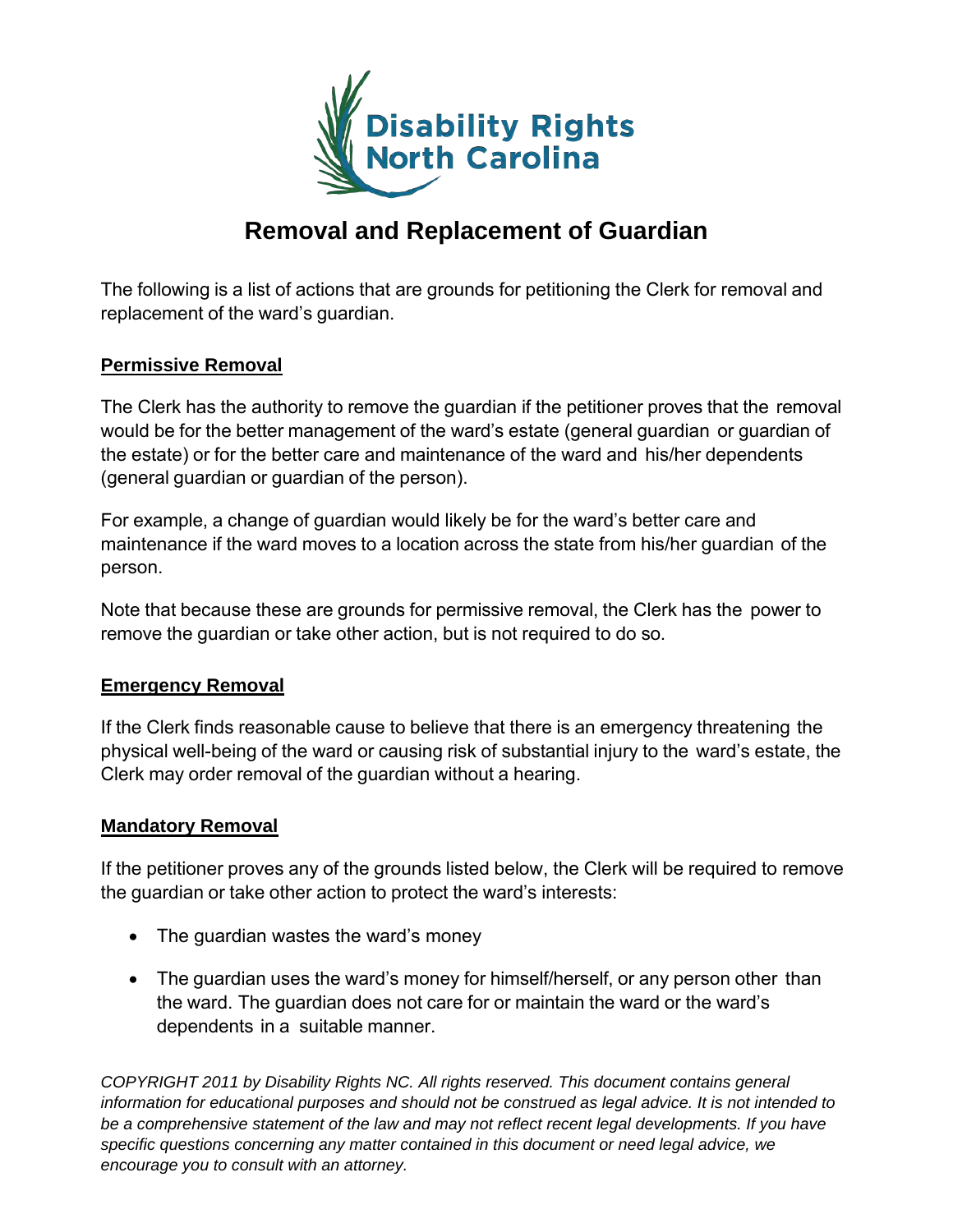- The guardian is likely to become insolvent.
- The guardian is likely to move out of North Carolina.
- The guardian's original appointment was made on the basis of a false representation or a mistake.
- The guardian has a private interest which may interfere with the ability to carry out his/her duties as guardian.
- The guardian has been adjudicated incompetent and has not been restored to competence.
- The guardian has been convicted of a felony in the United States.
- The guardian was originally unqualified when he/she was appointed and remains unqualified.
- The guardian no longer meets the qualifications to be guardian.
- The guardian is the ward's spouse and has lost his/her spousal rights through divorce, separation, annulment or abandonment.
- The guardian fails to post, renew, or increase bond as required by law or court order.
- The guardian refuses or fails without justification to obey any citation, notice, or process served on him in regard to the guardianship.
- The guardian fails to file the required accountings with the Clerk.
- The Clerk finds the guardian unsuitable to continue serving as guardian for any reason.
- The guardian is a non-resident of North Carolina and refuses or fails to obey any citation, notice, or process served on him/her.

A ward (the person adjudicated incompetent), the ward's attorney, the ward's family, or any other interested person may ask the court to remove the ward's guardian and appoint a replacement guardian. This is done by filing a petition with the Clerk in the county in which the ward was originally determined to be incompetent. The petition should request that the Clerk review the guardianship and explain the reasons why the request is being made.

After receiving the petition, the Clerk will order a hearing at which the petitioner will present evidence. At the conclusion of the evidence, the Clerk may order the guardian to consider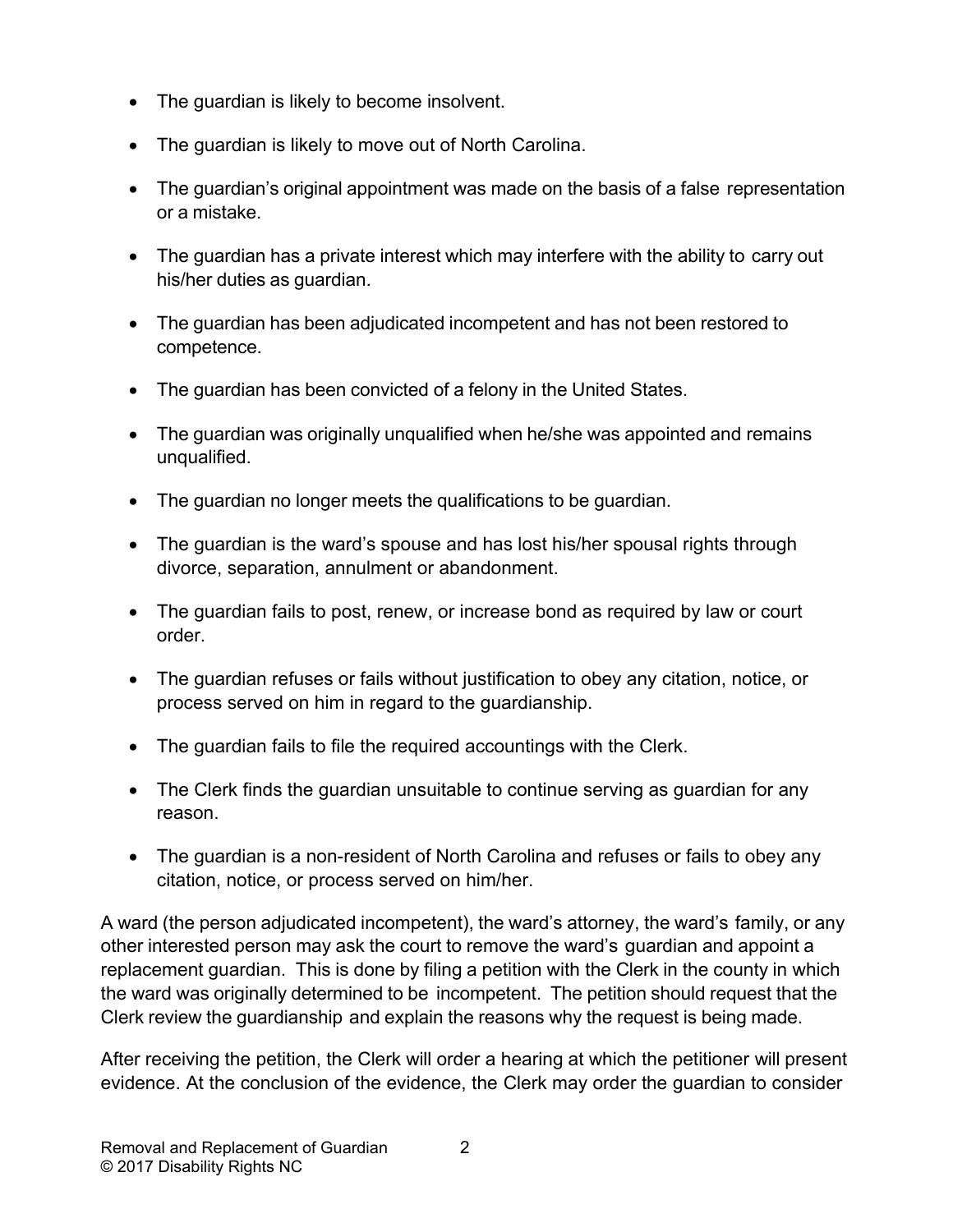or pursue a different course of action, be more responsive to the needs of the ward, file timely reports or accountings, or the Clerk may remove and replace the guardian.

It is strongly recommended that the petitioner consider alternatives before filing such a petition. There may be quicker, more effective, and/or less costly remedies available, such as writing a letter to the guardian or asking an ombudsman or other advocate to intervene with the guardian.

# **Instructions for Petitioning the Clerk**

In order to remove and replace the guardian, the petitioner must prove to the Clerk that the guardian has either violated the obligations imposed upon him/her by law, or that removal of the guardian would be for the better care and maintenance of the ward. To help with this, enclosed is a list of actions that are grounds for petitioning the court for removal of a guardian.

The forms required to file a petition with the Clerk include the petition, the verification, and the certificate of service. Enclosed are samples of each of these documents that you may use, as well as samples pre-filled for Jane Doe, which may also be helpful. Below are stepby-step instructions for filling out these forms.

## **The Petition**

- 1. At the top left of the form, next to "County of," fill in the name of the county in which the original incompetency determination took place.
- 2. At the top right, fill in the file numbers from the original determination. You can obtain this from the Clerk of Court in that county. The file from the original determination will have a number followed by "SP" and then another number. There may be another file regarding your estate and that will have a number followed by an "E" and then another number.
- 3. The ward's name (First name Last name) will go on the line under "In the Matter of."
- 4. Whoever is petitioning the court must fill in their name as Petitioner. Remember this can be the ward, a member of the ward's family, or any interested party.
- 5. In paragraph 2, fill in when the original incompetency determination was made (this will be on the papers from the clerk); the name of the county in which the determination took place, and who filed the petition for the determination of incompetency.
- 6. In paragraph 3, fill in the name of the ward's current guardian and check the box next to the type of guardianship the person has.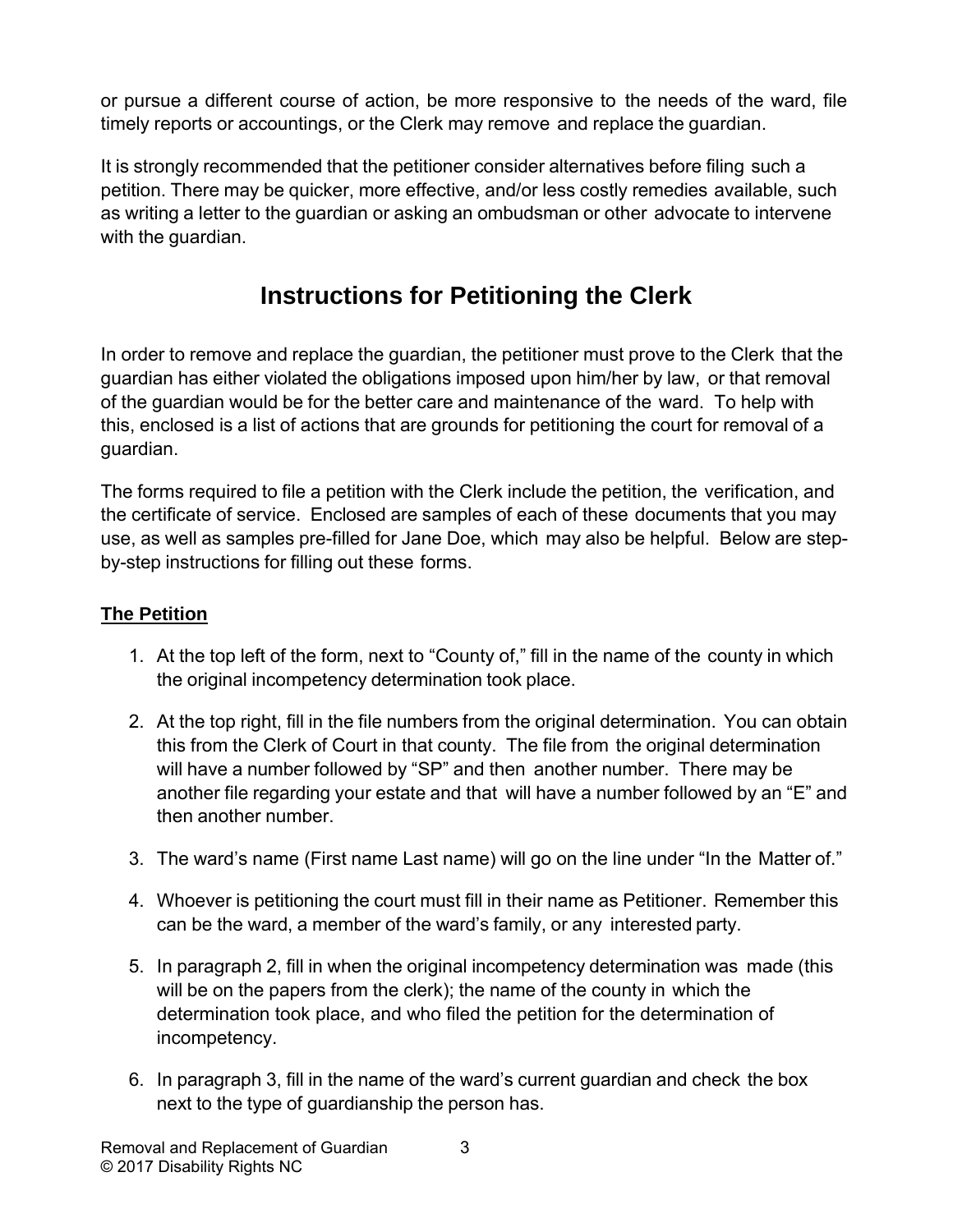- 7. In paragraph 4, explain why the guardianship should be reviewed. Using the enclosed Grounds for Removal as a guide, describe how the guardian has violated his/her duties, or why removal of the guardian would be in the ward's best interests. Be as specific as possible.
- 8. In paragraph 3 on page 2, fill in the name of the ward's current guardian.
- 9. In paragraph 4 on page 2, fill in the name of the person or entity that you would like to be the ward's new guardian.
- 10.Sign and date page 2 of the petition. Print your name on the second line, next to "Pro Se."

## **The Verification**

- 1. On the Verification (Page 3), print the petitioner's name in the first paragraph.
- 2. Verify that the petition is accurate and sign and date *in the presence of a notary public*.
- 3. Print your address below your signature.
- 4. The notary public will fill out the rest of the verification.

## **The Certificate of Service**

- 1. Fill in the name and address of the current guardian.
- 2. Fill in the name and address of the person who originally petitioned the court for the determination of incompetence. This is the person listed in paragraph 2 on page 1 of the petition.
- 3. Sign and date the certificate of service.

Before filing the petition, you must send a copy of the Petition, Verification, and Certificate of Service to both the ward's current guardian and the original petitioner. Send these copies to the addresses listed on the Certificate of Service, and send them by certified mail.

You are now ready to file the petition. Mail the original and two (2) copies to the Clerk of Court at the county courthouse. Include a postage-paid envelope addressed to you and a note requesting the Clerk return a file-stamped copy to you. This way you will have a copy of the petition dated when the court received it.

You may also file your petition in person at the county courthouse. Bring the original and two (2) copies with you.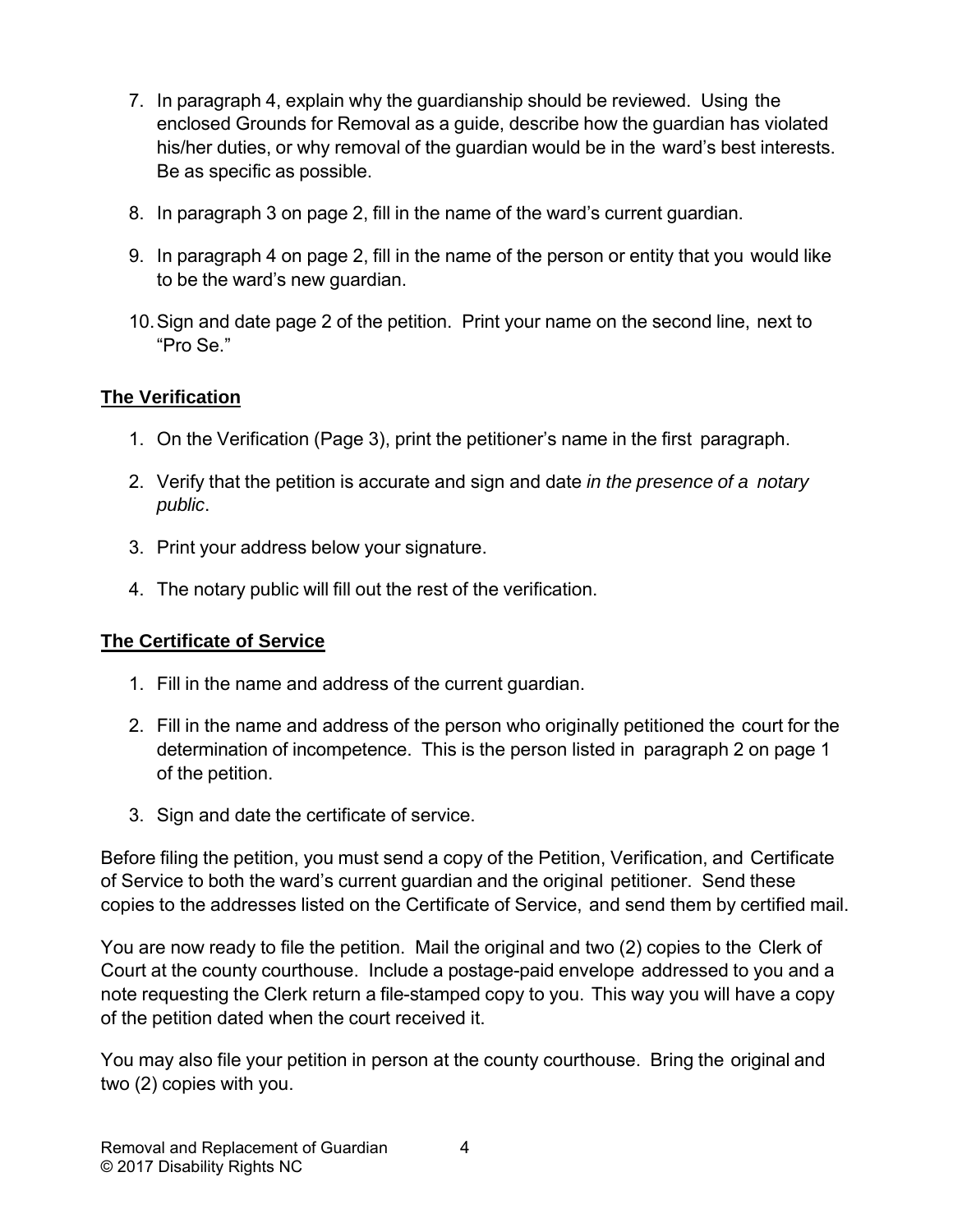After you file your petition, you are entitled to a court hearing before the Clerk. You are entitled to be represented by an attorney, if you are able to pay for one. If the ward is not able to pay for an attorney, the Clerk will appoint a guardian ad litem ("GAL") to represent him/her at the hearing. A GAL only represents the ward in the court case to have his/her guardian removed; a GAL is not like the ward's guardian of the person or guardian of the estate.

If the Clerk decides the petitioner has proven that the guardian has violated his/her legal duties or that the guardian's removal would be in the ward's best interests, the Clerk may revoke the guardian's letters of appointment and appoint a successor guardian, or the Clerk may order the guardian to take other action.

Disability Rights North Carolina is a 501(c)(3) nonprofit organization headquartered in Raleigh. It is a federally mandated protection and advocacy system with funding from the U.S. Department of Health and Human Services, the U.S. Department of Education, and the Social Security Administration.

Its team of attorneys, advocates, paralegals and support staff provide advocacy and legal services at no charge for people with disabilities across North Carolina to protect them from discrimination on the basis of their disability. All people with disabilities living in North Carolina are eligible to receive assistance from Disability Rights NC.

Contact us for assistance or to request this information in an alternate format.

## **Disability Rights North Carolina**

3724 National Drive, Suite 100 Raleigh, North Carolina 27612 [www.disabilityrightsnc.org](http://www.disabilityrightsnc.org/)

919-856-2195 877-235-4210 (toll free) 888-268-5535 (TTY) 919-856-2244 (fax)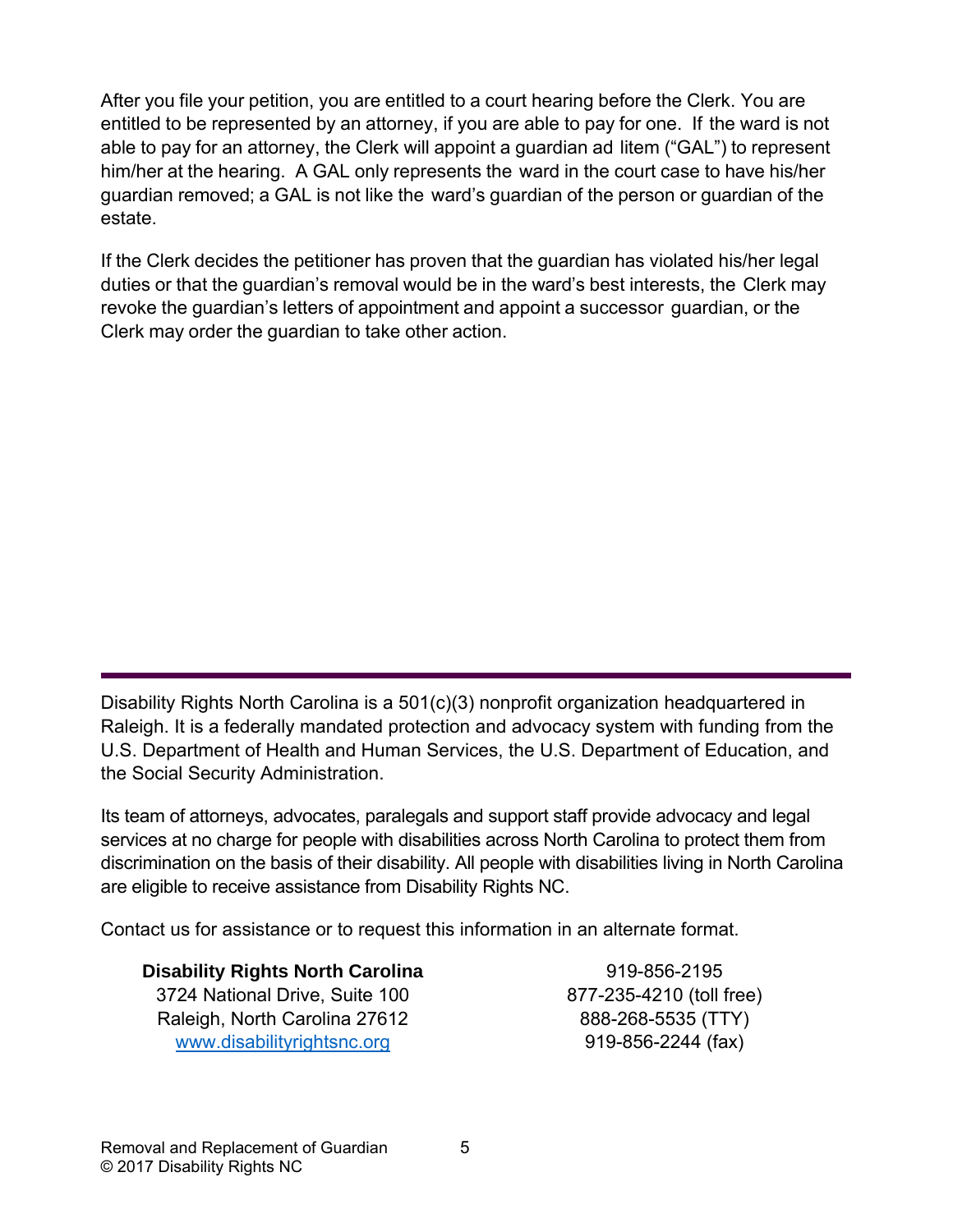## **Petition**

**STATE OF NORTH CAROLINA IN THE SUPEROR COURT COUNTY OF \_\_\_\_\_\_\_\_\_\_\_\_\_\_\_\_\_ BEFORE THE CLERK**

# **File No: \_\_\_\_\_\_\_\_ SP \_\_\_\_\_\_ \_\_\_\_\_\_\_\_ E\_\_\_\_\_\_\_\_**

#### **IN THE MATTER OF PETITION FOR**

 $\mathcal{L}_\text{max}$  and  $\mathcal{L}_\text{max}$  and  $\mathcal{L}_\text{max}$ 

# **REMOVAL AND REPLACEMENT \_\_\_\_\_\_\_\_\_\_\_\_\_\_\_\_\_\_\_ OF GUARDIAN**

| Now comes Petitioner,                      | , (hereinafter "Petitioner") |
|--------------------------------------------|------------------------------|
| without counsel and shows under the court: |                              |

- 1. This petition for removal and replacement of a guardian pursuant to N.C. Gen. Stat §§ 35A-1290 and 35A-10207(a).
- 2. The ward was adjudicated incompetent on \_\_\_\_\_\_\_\_\_\_\_\_\_\_\_\_\_\_\_\_\_\_\_ by the Clerk of Superior Court of \_\_\_\_\_\_\_\_\_\_\_\_\_\_\_\_ County pursuant to a petition filed by
- 3. The ward's current guardian is \_\_\_\_\_\_\_\_\_\_\_\_\_\_\_\_\_\_\_\_\_\_\_\_\_\_. The guardian is a:

General Guardian Guardian of the person Guardian of the Estate

4. The petitioner requests that the ward's current guardianship be reviewed for the following reason(s):

\_\_\_\_\_\_\_\_\_\_\_\_\_\_\_\_\_\_\_\_\_\_\_\_\_\_\_\_\_\_\_\_\_\_\_\_\_\_\_\_\_\_\_\_\_\_\_\_\_\_\_\_\_\_\_\_\_\_\_\_\_\_\_\_\_\_

\_\_\_\_\_\_\_\_\_\_\_\_\_\_\_\_\_\_\_\_\_\_\_\_\_\_\_\_\_\_\_\_\_\_\_\_\_\_\_\_\_\_\_\_\_\_\_\_\_\_\_\_\_\_\_\_\_\_\_\_\_\_\_\_\_\_

\_\_\_\_\_\_\_\_\_\_\_\_\_\_\_\_\_\_\_\_\_\_\_\_\_\_\_\_\_\_\_\_\_\_\_\_\_\_\_\_\_\_\_\_\_\_\_\_\_\_\_\_\_\_\_\_\_\_\_\_\_\_\_\_\_\_

 $\mathcal{L}_\mathcal{L} = \mathcal{L}_\mathcal{L} = \mathcal{L}_\mathcal{L} = \mathcal{L}_\mathcal{L} = \mathcal{L}_\mathcal{L} = \mathcal{L}_\mathcal{L} = \mathcal{L}_\mathcal{L} = \mathcal{L}_\mathcal{L} = \mathcal{L}_\mathcal{L} = \mathcal{L}_\mathcal{L} = \mathcal{L}_\mathcal{L} = \mathcal{L}_\mathcal{L} = \mathcal{L}_\mathcal{L} = \mathcal{L}_\mathcal{L} = \mathcal{L}_\mathcal{L} = \mathcal{L}_\mathcal{L} = \mathcal{L}_\mathcal{L}$ 

\_\_\_\_\_\_\_\_\_\_\_\_\_\_\_\_\_\_\_\_\_\_\_\_\_\_\_\_\_\_\_\_\_\_\_\_\_\_\_\_\_\_\_\_\_\_\_\_\_\_\_\_\_\_\_\_\_\_\_\_\_\_\_\_\_\_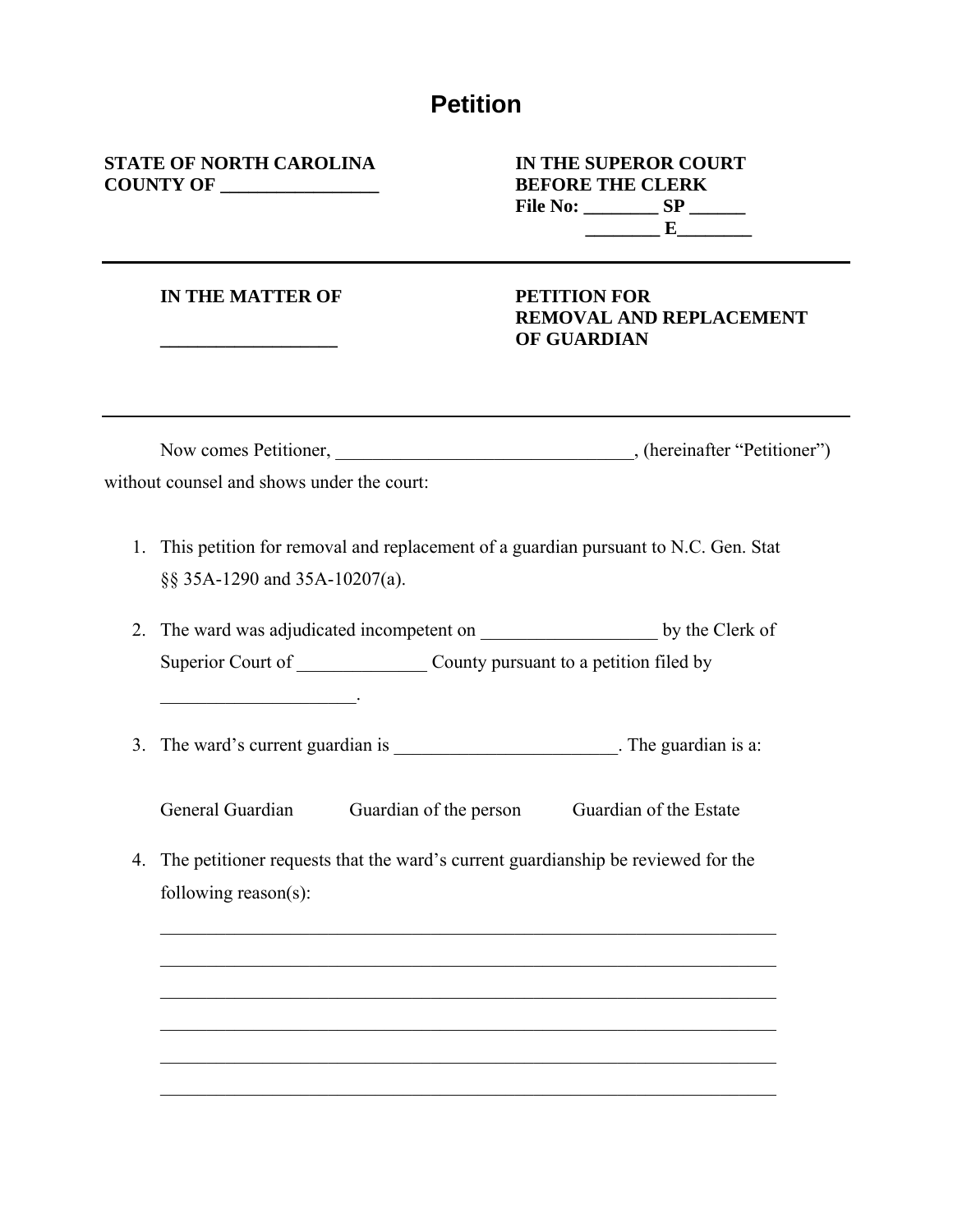WHEREFORE, Petitioner moves the court as follows:

- 1. That the court appoint a Guardian Ad Litem to represent the ward.
- 2. That the court hold a hearing in this matter as set out in N.C. Gen. Stat §§ 35A-1207(c)
- 3. That the court enter an order removing \_\_\_\_\_\_\_\_\_\_\_\_\_\_\_\_\_\_\_ as the ward's guardian.
- 4. That the court enter an order appointing \_\_\_\_\_\_\_\_\_\_\_\_\_\_\_\_\_\_ as the successor guardian.
- 5. For such other and further relief that the court may Order.

This the  $\_\_\_\_\_\$  day of  $\_\_\_\_\_\$ , 20 $\_\_\_\_\$ .

 $\mathcal{L}_\mathcal{L}$ \_\_\_\_\_\_\_\_\_\_\_\_\_\_\_\_\_\_\_\_\_\_, Pro Se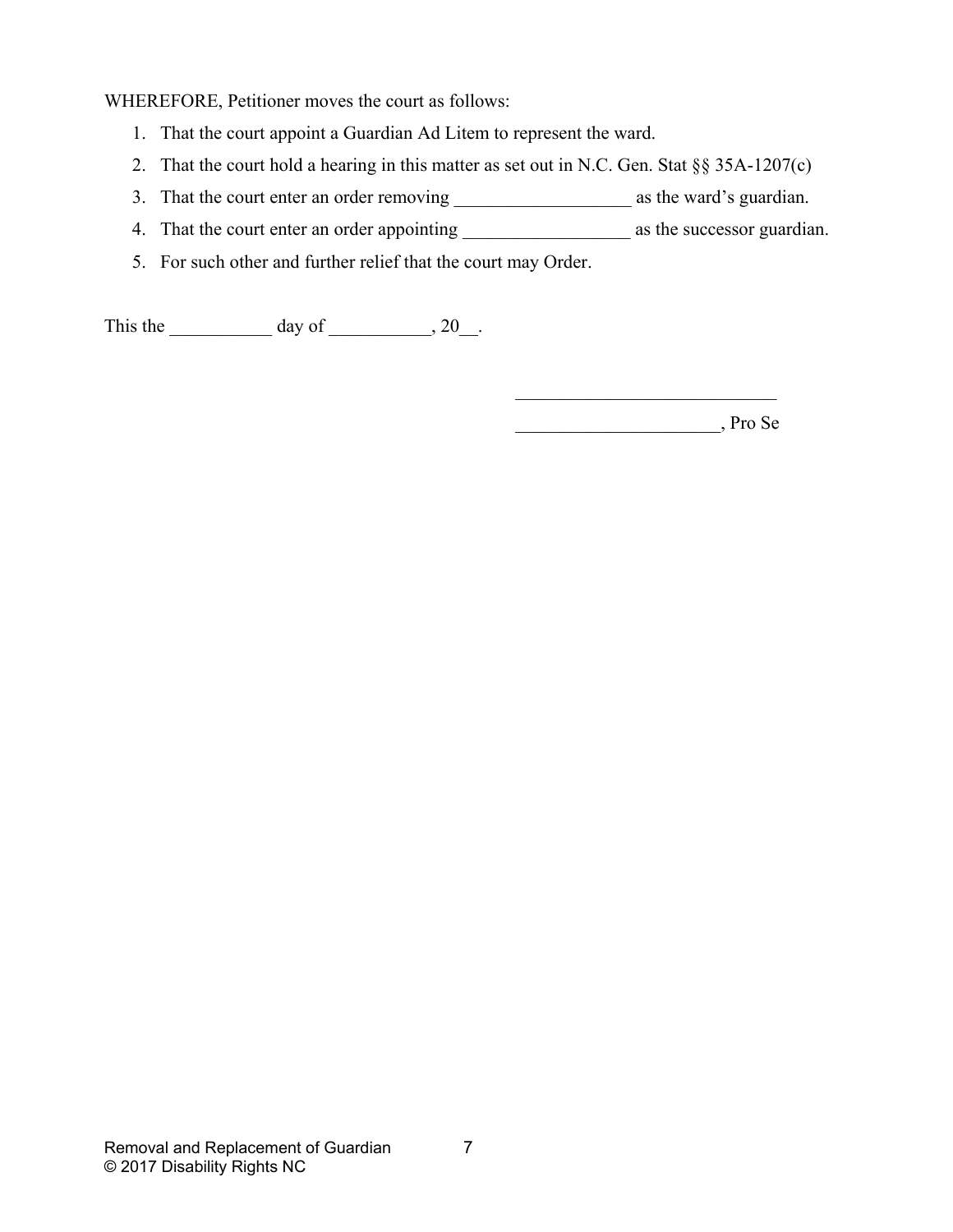## **Verification**

I, \_\_\_\_\_\_\_\_\_\_\_\_\_\_\_\_\_\_\_\_\_\_\_\_\_\_\_\_\_\_\_, affirm under penalty of perjury that I am the Petitioner in the foregoing Petition to Remove and Replace Guardian and that all statements in the Petition are accurate to the best of my knowledge.

Signature Date

Address

Subscribed and sworn to before me

on this  $\_\_\_\_\_\_\$  day of  $\_\_\_\_\_\_\$ 

**Notary** 

(My Commission Expires: \_\_\_\_\_\_\_\_\_\_\_\_\_\_\_\_\_\_\_\_\_)

\_\_\_\_\_\_\_\_\_\_\_\_\_\_\_\_\_\_\_\_\_\_\_\_\_\_\_\_\_\_\_\_\_\_\_\_\_\_\_\_\_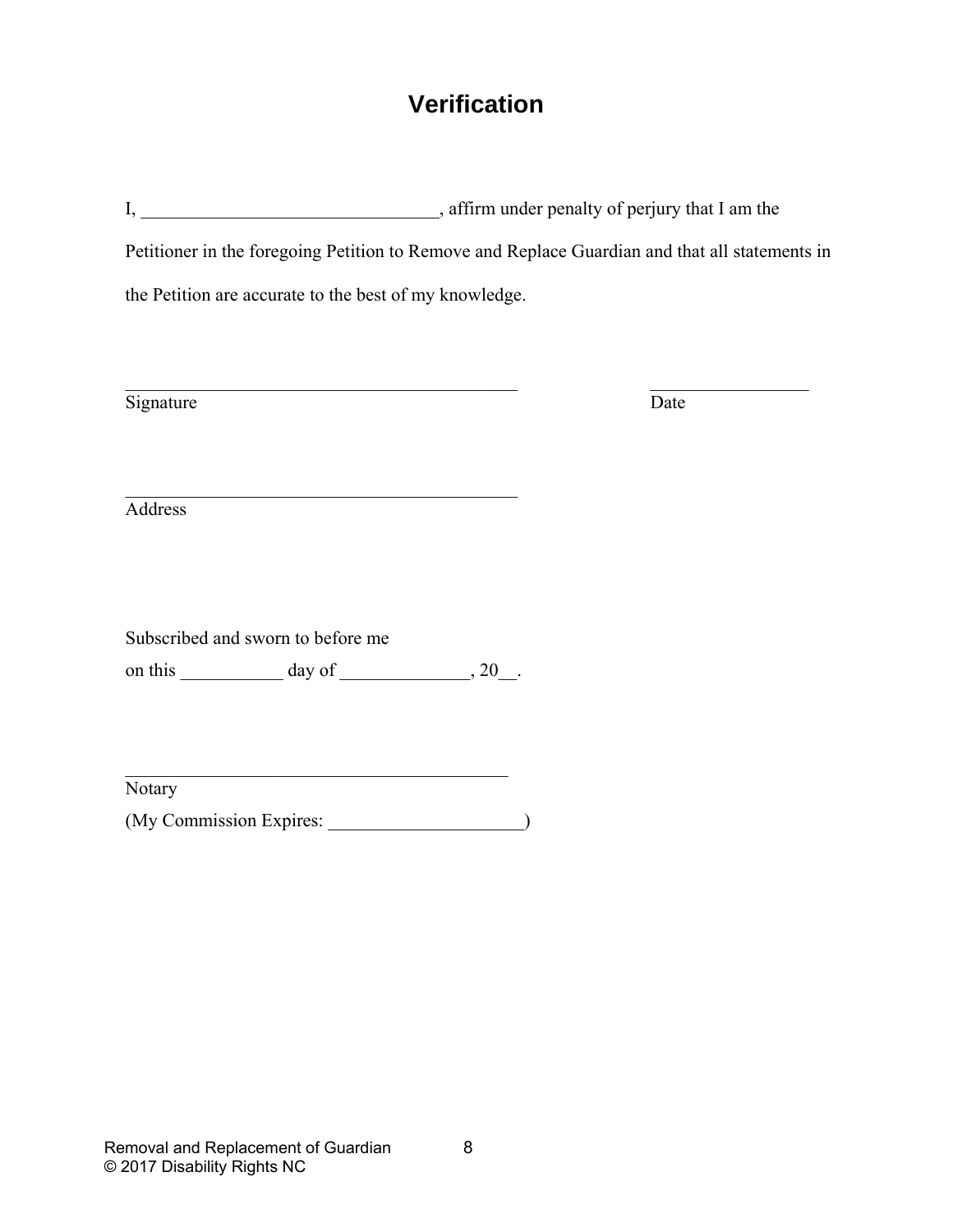# **Certificate of Service**

I hereby certify that I have served a copy of the foregoing Petition For Removal and Replacement of Guardian on all necessary parties by depositing a copy in the United States mail prepaid and addressed as follows:

\_\_\_\_\_\_\_\_\_\_\_\_\_\_\_\_\_\_\_\_\_\_\_\_\_\_\_\_\_\_\_\_\_\_\_\_\_\_\_\_\_\_\_\_\_\_\_\_\_\_\_\_\_\_\_

\_\_\_\_\_\_\_\_\_\_\_\_\_\_\_\_\_\_\_\_\_\_\_\_\_\_\_\_\_\_\_\_\_\_\_\_\_\_\_\_\_\_\_\_\_\_\_\_\_\_\_\_\_\_\_

\_\_\_\_\_\_\_\_\_\_\_\_\_\_\_\_\_\_\_\_\_\_\_\_\_\_\_\_\_\_\_\_\_\_\_\_\_\_\_\_\_\_\_\_\_\_\_\_\_\_\_\_\_\_\_

\_\_\_\_\_\_\_\_\_\_\_\_\_\_\_\_\_\_\_\_\_\_\_\_\_\_\_\_\_\_\_\_\_\_\_\_\_\_\_\_\_\_\_\_\_\_\_\_\_\_\_\_\_\_\_

Name and Address of Guardian

Name and Address of Original Petitioner

This the  $\_\_\_\_\$  day of  $\_\_\_\_\_\$ , 20 $\_\_\_\$ .

Petitioner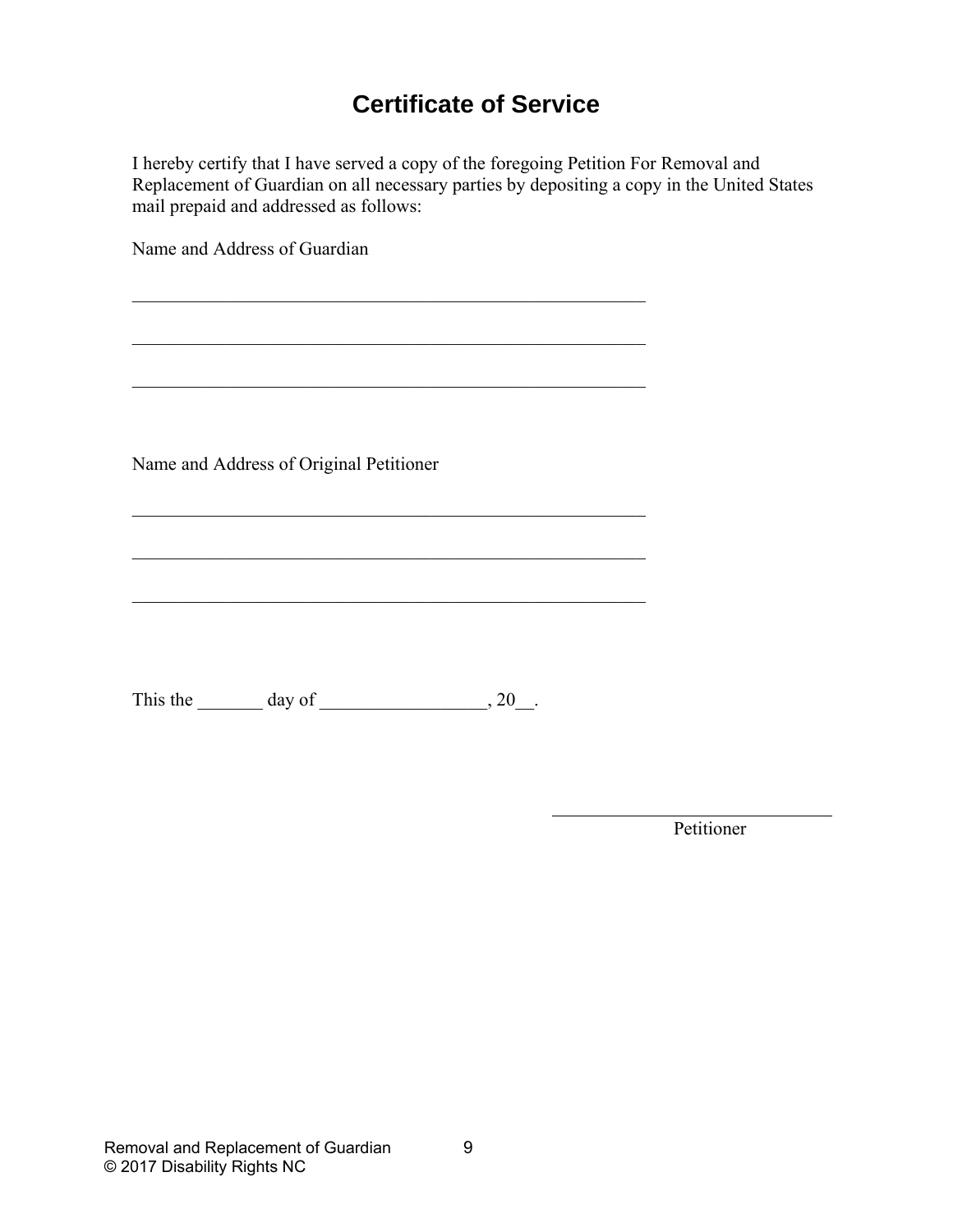## **Sample Petition for Jane Doe**

\_\_\_\_\_\_\_\_\_\_\_\_\_\_\_\_\_\_\_\_\_\_\_\_\_\_\_\_\_\_\_\_\_\_\_\_\_\_\_\_\_\_\_\_\_\_\_\_\_\_\_\_\_\_\_\_\_\_\_\_\_\_\_\_\_\_\_\_\_\_\_\_\_\_\_\_\_\_

**STATE OF NORTH CAROLINA IN THE SUPERIOR COURT COUNTY OF** \_**WAKE**\_\_\_\_\_\_\_\_\_\_\_\_ **BEFORE THE CLERK**

**File No: \_\_\_\_\_\_\_SP \_\_\_\_\_\_\_ \_\_\_\_\_\_\_ E \_\_\_\_\_\_\_\_**

**IN THE MATTER OF** 

**JANE DOE**\_\_\_\_\_\_\_\_\_\_\_

**PETITION FOR REMOVAL AND REPLACEMENT OF GUARDIAN**

Now comes Petitioner, JANE DOE [OR INTERESTED THIRD PARTY FILLING OUT THE PETITION], (hereinafter "Petitioner") without counsel and shows unto the court:

- 1. This is a petition for removal and replacement of a guardian pursuant to N.C. Gen. Stat §§ 35A-1290 and 35A-1207(a).
- 2. The ward was adjudicated incompetent on JAN 1, 2006 by the Clerk of Superior Court of WAKE County pursuant to a petition filed by JOHN DOE.
- 3. The ward's current guardian is  $SARAH DOE$  The guardian is a:  $\boxtimes$  General Guardian  $\Box$  Guardian of the Person  $\Box$  Guardian of the Estate
- 4. The petitioner requests that the ward's current guardianship be reviewed for the following reason(s):

For the past six months, beginning in February, 2008, Sarah Doe has written checks from Jane Doe's personal checking account to make payments on Sarah Doe's home mortgage with Bank of America.

\_\_\_\_\_\_\_\_\_\_\_\_\_\_\_\_\_\_\_\_\_\_\_\_\_\_\_\_\_\_\_\_\_\_\_\_\_\_\_\_\_\_\_\_\_\_\_\_\_\_\_\_\_\_\_\_\_\_\_\_\_\_\_\_\_\_\_\_\_\_\_\_\_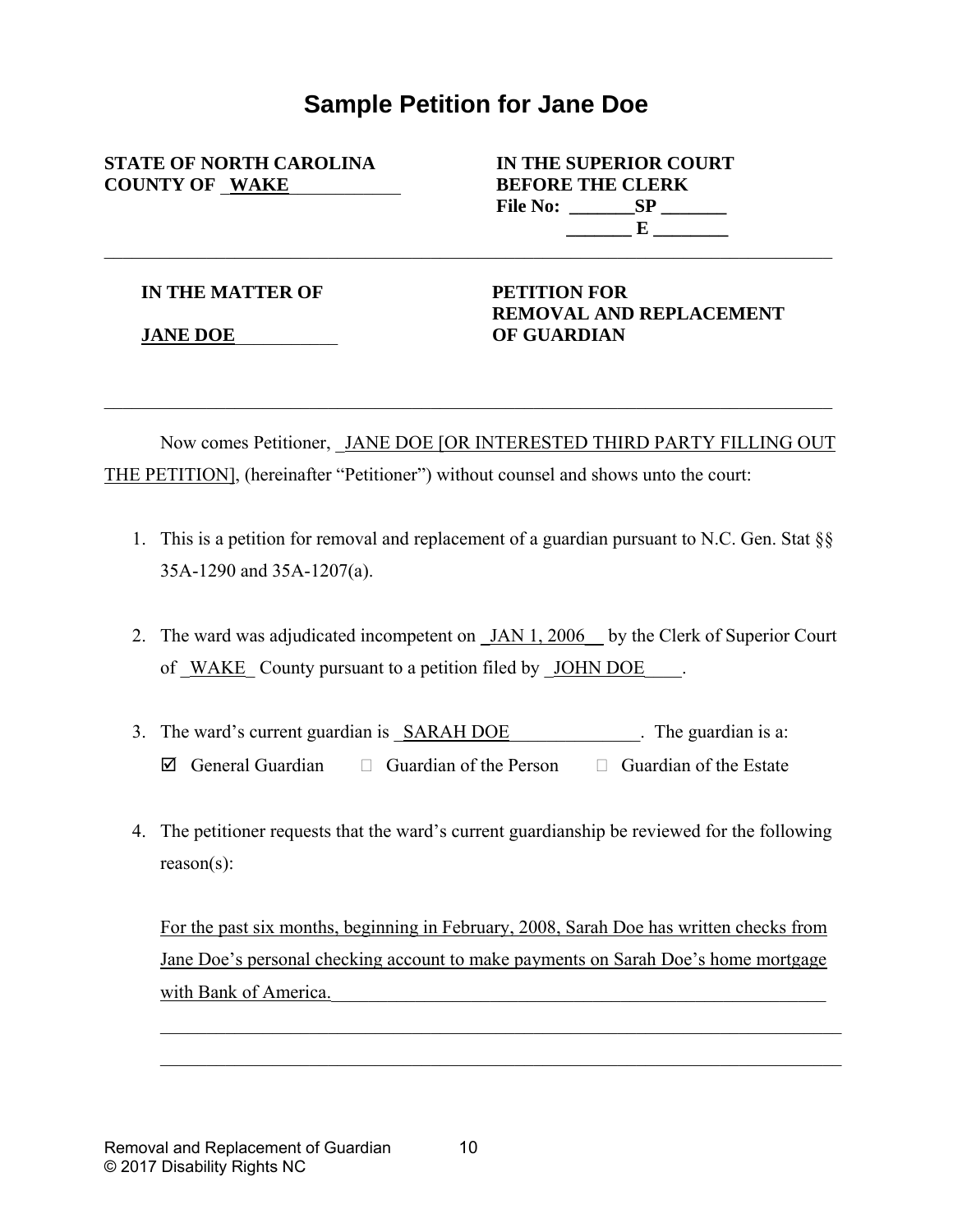WHEREFORE, Petitioner moves the court as follows:

- 1. That the court appoint a Guardian Ad Litem to represent the ward.
- 2. That the court hold a hearing in this matter as set out in N.C. Gen. Stat. §35A-1207(c).
- 3. That the court enter an order removing SARAH DOE as the ward's guardian.
- 4. That the court enter an order appointing MARK DOE as the successor guardian.
- 5. For such other and further relief that the court may Order.

This the  $11th$  day of  $\overline{\text{August}}$ , 2008.

\_JANE DOE\_\_\_\_\_\_\_\_\_\_\_\_\_\_\_\_\_, Pro Se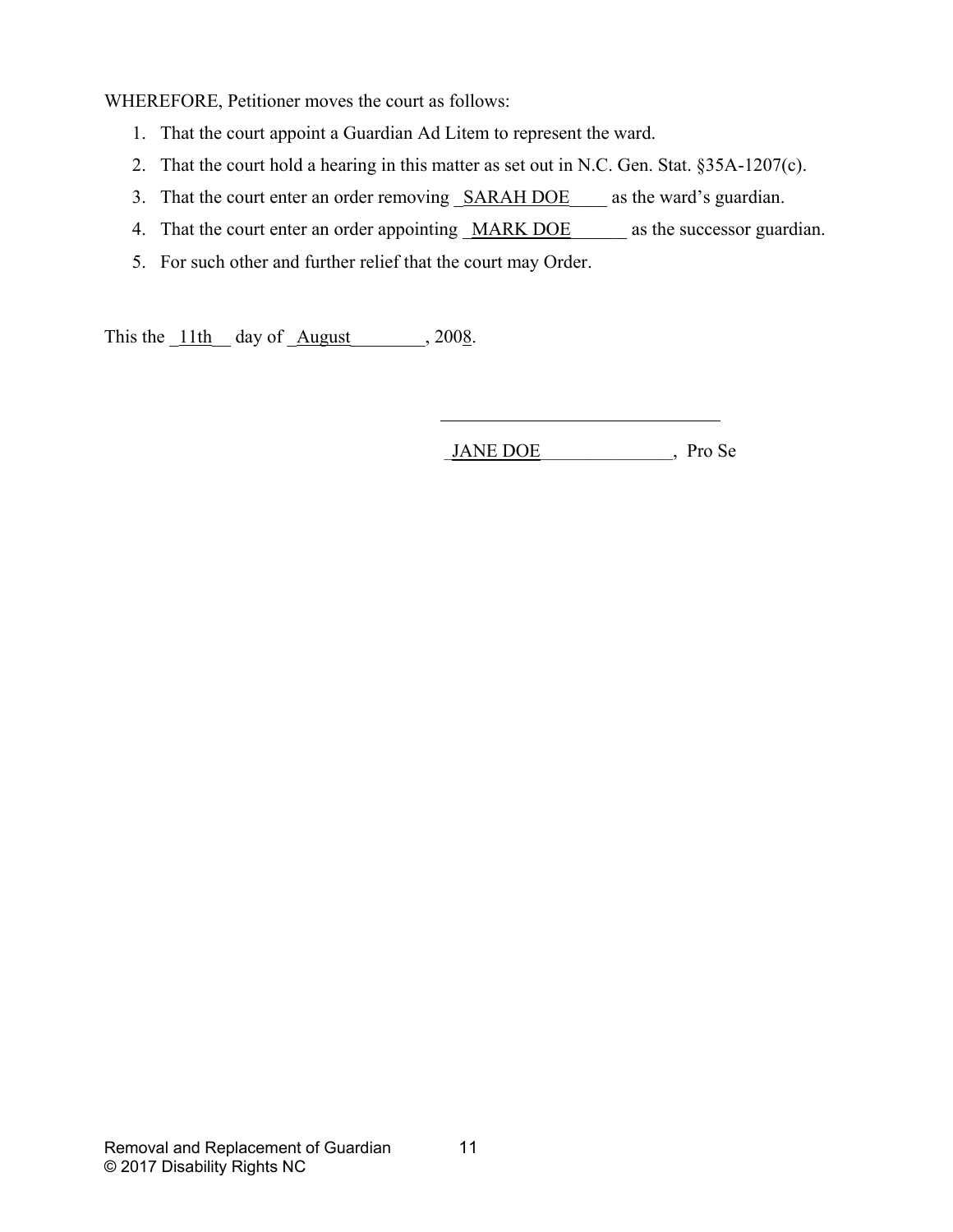# **Sample Verification for Jane Doe**

I, JANE DOE and a sample of perimpediate in the sample of perimpediate in the sample of perimpediate I am the

Petitioner in the foregoing Petition to Remove and Replace Guardian and that all statements in the

Petition are accurate to the best of my knowledge.

 $\underline{8-11-2008}$ Signature Date

 101 Main Street Anytown, North Carolina 27612 Address

\_\_\_\_\_\_\_\_\_\_\_\_\_\_\_\_\_\_\_\_\_\_\_\_\_\_\_\_\_\_\_\_\_\_\_\_\_\_\_\_\_\_\_\_\_

Subscribed and sworn to before me

on this day of the set of the set of  $\sim$ , 20 and the set of  $\sim$ 

\_\_\_\_\_\_\_\_\_\_\_\_\_\_\_\_\_\_\_\_\_\_\_\_\_\_\_\_\_\_\_\_\_\_

Notary

(My Commission Expires:  $\qquad \qquad$ )